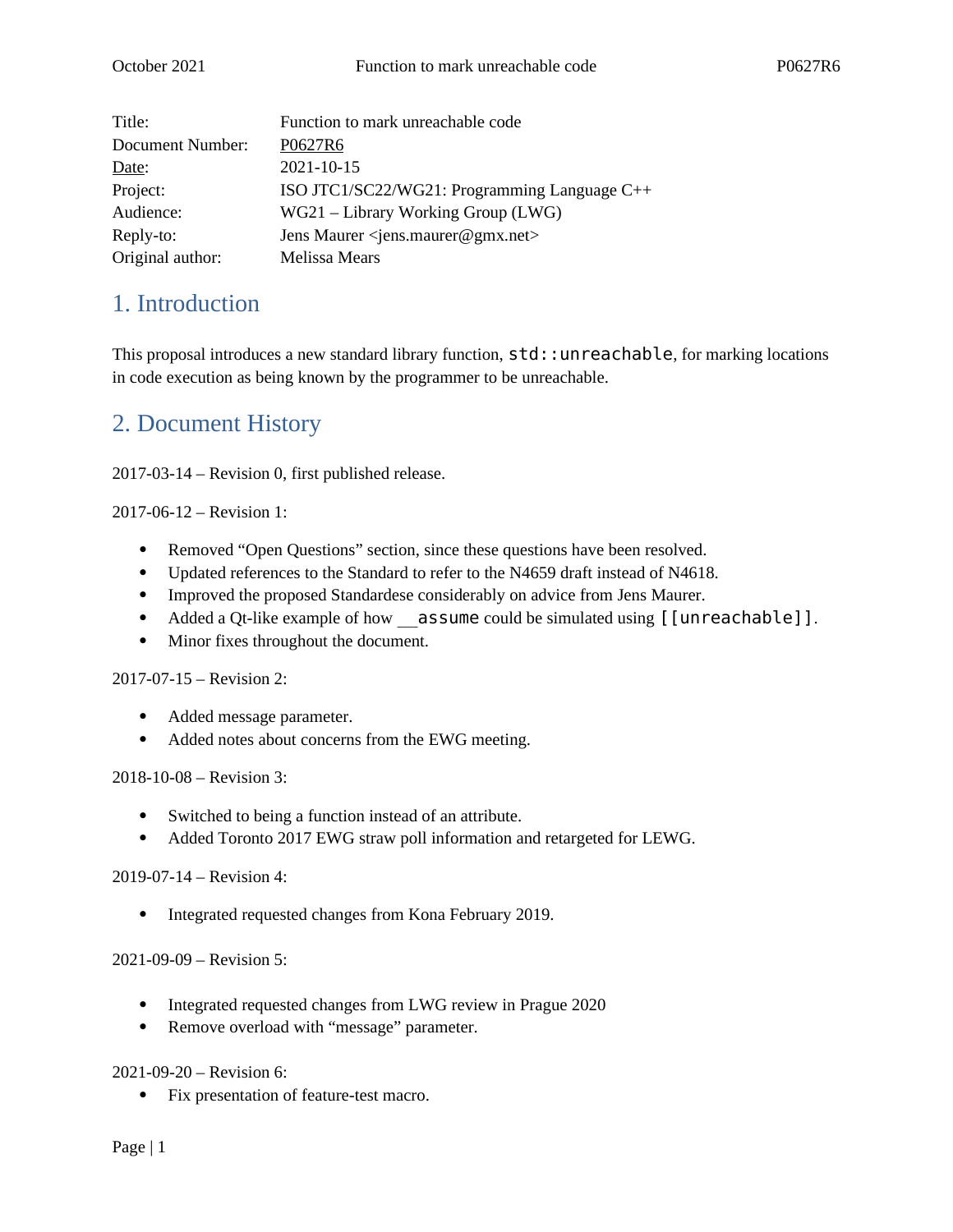# 3. Motivation and Scope

Compilers cannot know every situation in which code may execute, thanks to the Halting Problem. There will always exist programs in which a compiler cannot determine that a situation is impossible.

When the programmer knows that a situation is impossible, but it is not obvious to the compiler, it is helpful to be able to tell the compiler to avoid runtime checking for a case that is impossible.

For example, a common situation is that a  $\textsf{switch}$  statement handles all possible situations, but it's not obvious to the compiler. Given this example switch statement:

```
void do something(int number_that_is_only_0_1_2_or_3)
{
     switch (number that is only 0 1 2 or 3)
     {
     case 0:
     case 2:
           handle 0 or 2();
           break;
     case 1:
           handle 1();
           break;
     case 3:
           handle 3();
           break;
     }
}
```
…a compiler might generate object code like this (using Intel-syntax x86-64 as an example):

```
cmp eax, 4
jae skip_switch
lea rcx, [jump_table]
jmp qword [rcx + rax*8]
```
If, however, we had a way to tell the compiler that no other value is possible, the compiler could omit the first two instructions, the ones checking for a value that is not  $\theta$  1 2 or 3.

Another case in which it would be nice to tell a compiler that something cannot happen is with nonobvious cases of a function never returning. An example from POSIX could be the following:

```
[[noreturn]] void kill_self()
{
     kill(getpid(), SIGKILL);
}
```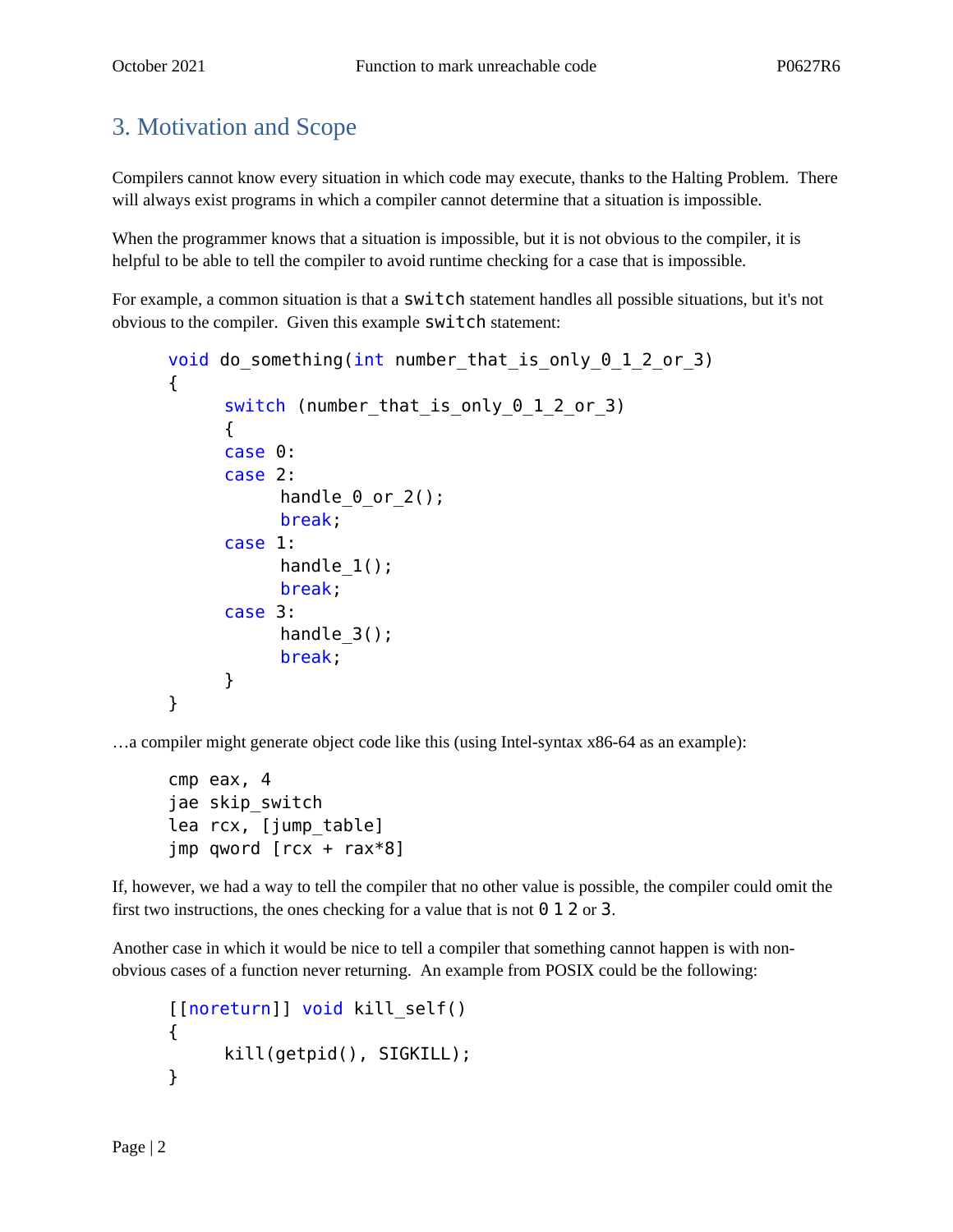Such code cannot fail or return, but generally, a compiler will issue a warning that kill self might return despite its [[noreturn]] attribute.

### 3.1 Existing implementations

#### 3.1.1 POSIX world

GCC, Clang and Intel C++ all support a directive function named builtin unreachable(). Calling this "function" tells these compilers that that location in the source code cannot be reached. Thus, the do\_something and kill\_self functions from section **2** above would appear as follows:

```
void do something(int number that is only 0\ 1\ 2\ or 3)
{
     switch (number that is only 0 1 2 or 3)
     {
     case 0:
     case 2:
           handle \theta or 2();
           break;
     case 1:
           handle 1();
           break;
     case 3:
           handle_3();
           break;
     default:
           __builtin_unreachable();
     }
}
[[noreturn]] void kill_self()
{
     kill(getpid(), SIGKILL);
     __builtin_unreachable();
}
```
#### 3.1.2 Windows world

Microsoft Visual C++ doesn't have such a directive, but it has an alternative that can produce the same effect. Visual  $C++$  has  $\_\_$ **assume (E)**, which directs the compiler to assume that arbitrary Boolean expression E is true when execution reaches that location.

If one uses the contradictory statement \_\_assume(false), Visual C++ assumes that execution cannot reach this point, much like the behavior of builtin unreachable().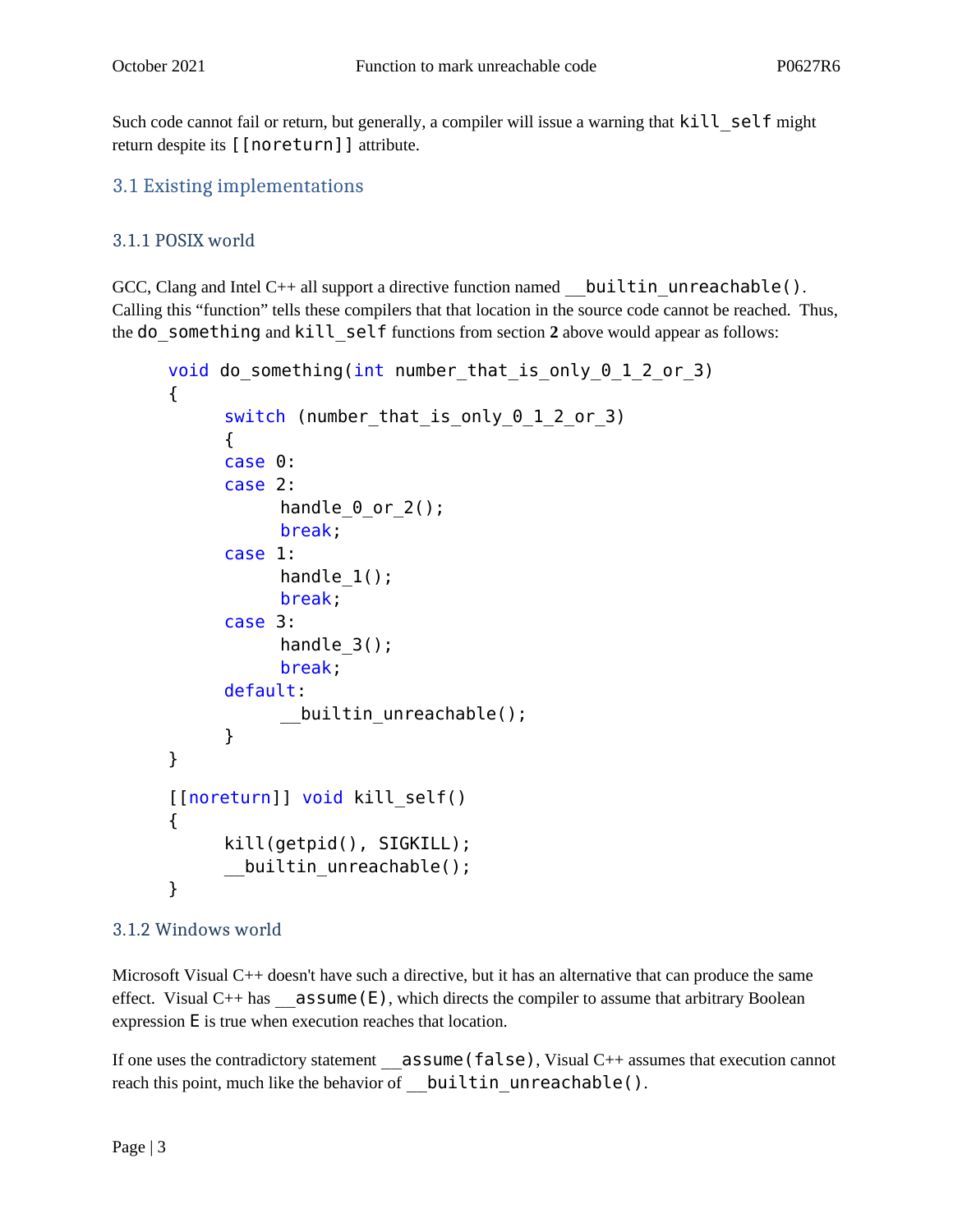#### 3.1.3 Other implementations

In some implementations, it is possible to accomplish unreachability assumptions by intentionally causing undefined behavior, such as intentionally dividing by zero in the unreachable case. However, the author feels that that should not be encouraged. Instead, we'll make something that directly is undefined behavior in a standard manner.

### 4. Design Decisions

### 4.1 Form of the directive

The major compilers all support a similar useful feature, and it would be nice to have a standard way.

The author sees the  $\overline{\mathsf{assume}}(E)$  design ( $\overline{\mathsf{assume}}(false)$ ) and the similar Contract-Based Programming proposal as undesirable for few reasons that are covered in the next section.

Additionally, the proposed std::unreachable() could easily be used to provide the functionality of \_\_assume, using something like this (the idea coming from Qt's source code):

#define ASSUME(...) if ( VA ARGS ); else std::unreachable()

An EWG straw poll at Toronto 2017 indicated that a function—say, std::unreachable()—would be preferred to a new attribute [[unreachable]]. One reason brought up at EWG that suggested that a library function is preferred is that it allows changing the internal implementation later.

#### 4.2 Diagnostic string

EWG expressed in the Toronto 2017 straw poll the recommendation that std::unreachable take an optional message parameter. This parameter would be used by implementations—and certain modes of implementations—that trap in response to  $std:$ : un reachable() executing, providing a runtime diagnostic message.

This overload was present in R3 of this paper, but was removed again in R5, for the following reasons:

- Existing practice in implementations does not allow for a message.
- Given the function interface, there is no way to guarantee that the message is a compile-time string.
- WG14 is intending to add "unreachable" to C23, but only without the message parameter.

#### 4.3 Comparison with Contract-Based Programming proposal (P0380/P0542)

A proposal for adding contract-based programming to C++ is proposed by paper P0380 and formalized by paper P0542. The contracts proposal turns out to be a superset of this proposal; the closest contracts equivalent to this proposal's std::unreachable() is [[assert axiom: false]].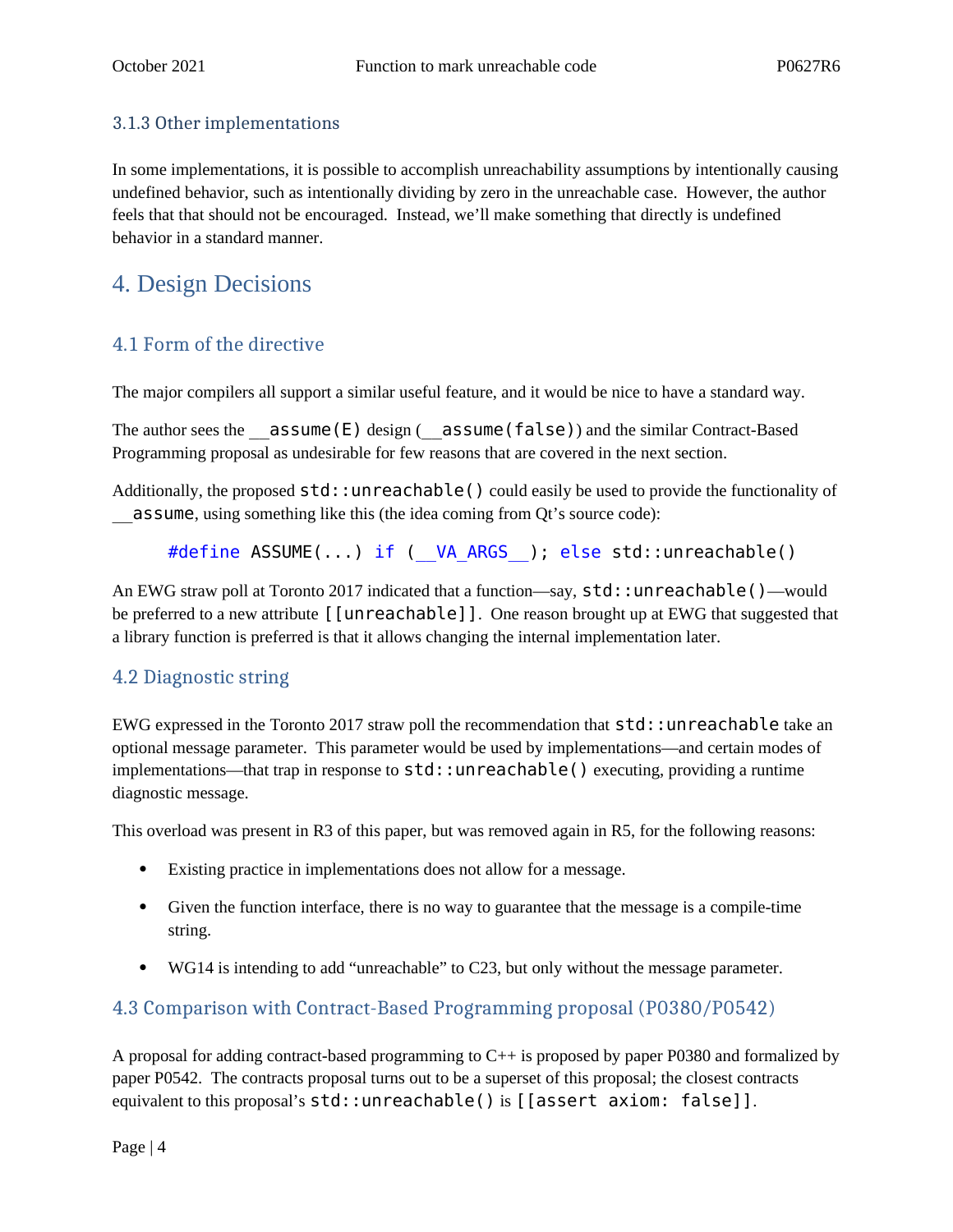[[assert: E]] means that the given expression E must be true at a certain point. The axiom "checking level" means that no runtime checking is to be done. [[assert axiom: E]] is thus very similar to the Visual  $C^{++}$  extension  $\qquad$  assume (E).

The author believes that utilizing the contract-based programming proposal, or Visual  $C++\text{'s}$  assume, instead of a separate  $std:$ : unreachable() is undesirable for the following reasons:

- The Contracts specification is incomplete, and it will be a while before it is ready.
- [[assert axiom: false]] doesn't convey to programmers that that statement is unreachable like  $std:$ : unreachable() does. It looks like, and is, a logical contradiction, and so is awkward to comprehend.  $std:$ : unreachable() is more clear in its meaning.
- The most problematic aspect the author sees is that the Contracts proposal does not state that the effect of failing an [[assert axiom]] is undefined behavior. std::unreachable() denoting undefined behavior at the point is a desirable feature (see next section).
- std::unreachable() can be implemented in terms of Contracts in the future if desired. Its behavior could then be defined as a contract failure without breaking backward compatibility. (Because the behavior would previously be undefined, programs would not expect anything.)

### 4.4 Definition

What is the best way to define the attribute's effect? The author feels that the best way is to make the behavior of  $std:$ : unreachable() be undefined. There are several reasons:

- std::unreachable() causing undefined behavior means that the Standard would not prescribe any particular action, leaving open many possible implementation actions.
- Some compilers already associate being unreachable to undefined behavior. Clang's documentation states that **\_\_builtin\_unreachable()** "has completely undefined behavior".
- Optimizing under the assumption that a statement is unreachable, and thus having unpredictable behavior if the statement is in fact reachable, falls naturally under "undefined behavior".
- An alternative would be to issue a trap if  $std:$ : unreachable() is executed. This could be used in "debug builds", for example. Such a trap falls under "undefined behavior".
- Being undefined behavior implies what happens if a **constexpr** function calls std::unreachable(): it's not a constant-expression, by (N4713) **[expr.const]/2.6**.

### 4.5 Concerns over proliferation of undefined behavior

A concern brought up at EWG was that this feature would result in further proliferation of undefined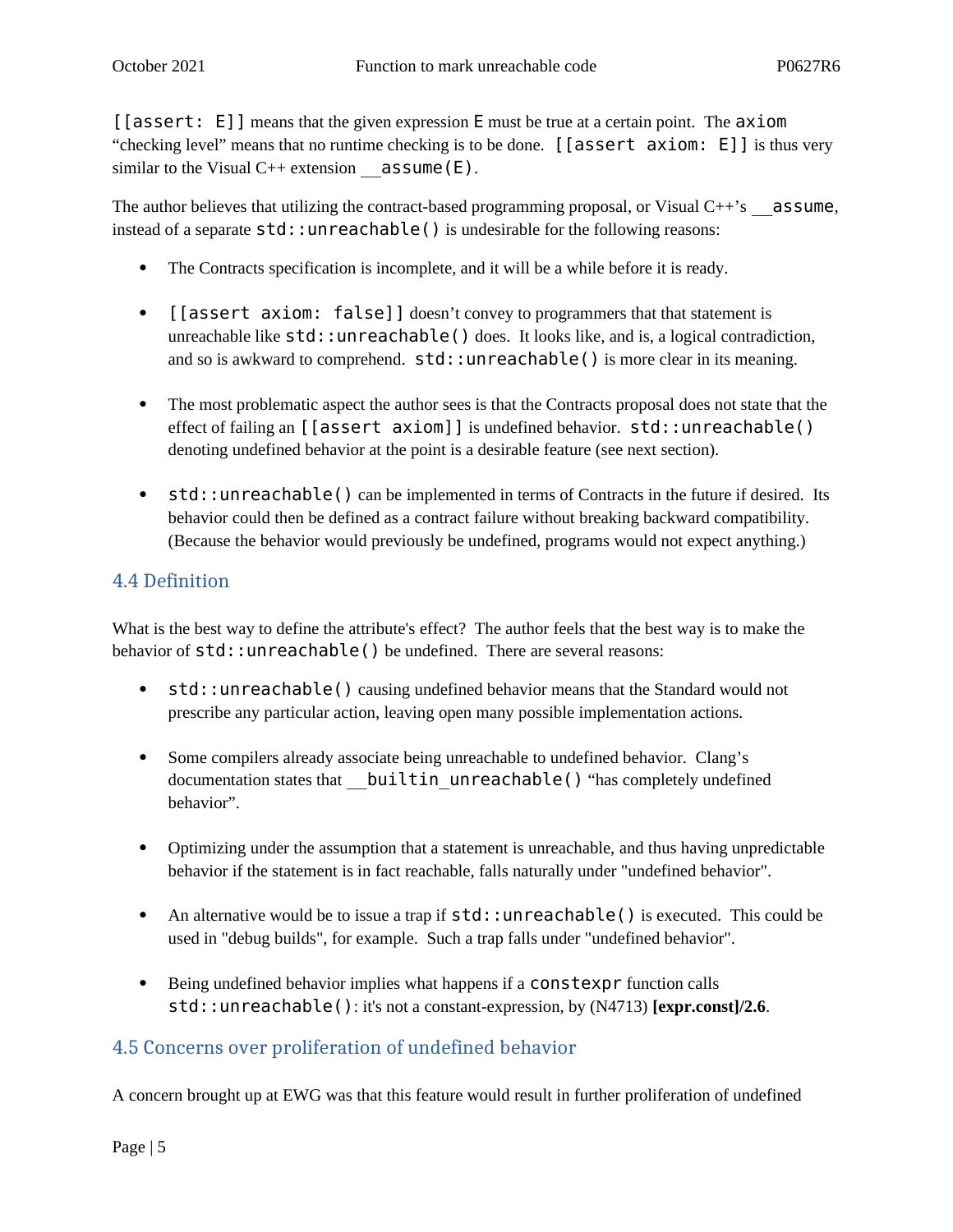behavior. The author acknowledges that this indeed introduces an additional case of undefined behavior, but does not believe this to be a large problem.

In the author's opinion, it is not undefined behavior itself that is the problem, but rather *unexpected* undefined behavior. C++ will always have undefined behavior; this is unavoidable. Situations in which undefined behavior occurs unexpectedly are problematic for programmers, because they often lead to subtle bugs, or unexpected compiler optimizations. However, std::unreachable() is *expected* undefined behavior: a programmer using it knows that undefined behavior will occur there and is making a calculated risk in using it.

## 5. Example Implementation

Compilers with magic for inducing undefined behavior would just use those.

Even without compiler magic, a compliant implementation is simple:

```
namespace std {
        [[noreturn]] void unreachable() { }
}
```
## 6. Impact on Existing Implementations

The major implementations already have support for this feature in a different form, so modifications to implementations of the Standard Library to support  $std:$ : unreachable() should be simple.

## 7. Proposed Wording

The proposed Standardese wording is below. All portions are additions.

Add a new prototype to the <utility> synopsis in **[utility.syn]**:

```
X.X.X Header <utility> synopsis [utility.syn]
   #include <initializer_list> // see X.X.X
   namespace std {
     …
     // X.X.X, unreachable
     [[noreturn]] void unreachable();
   }
```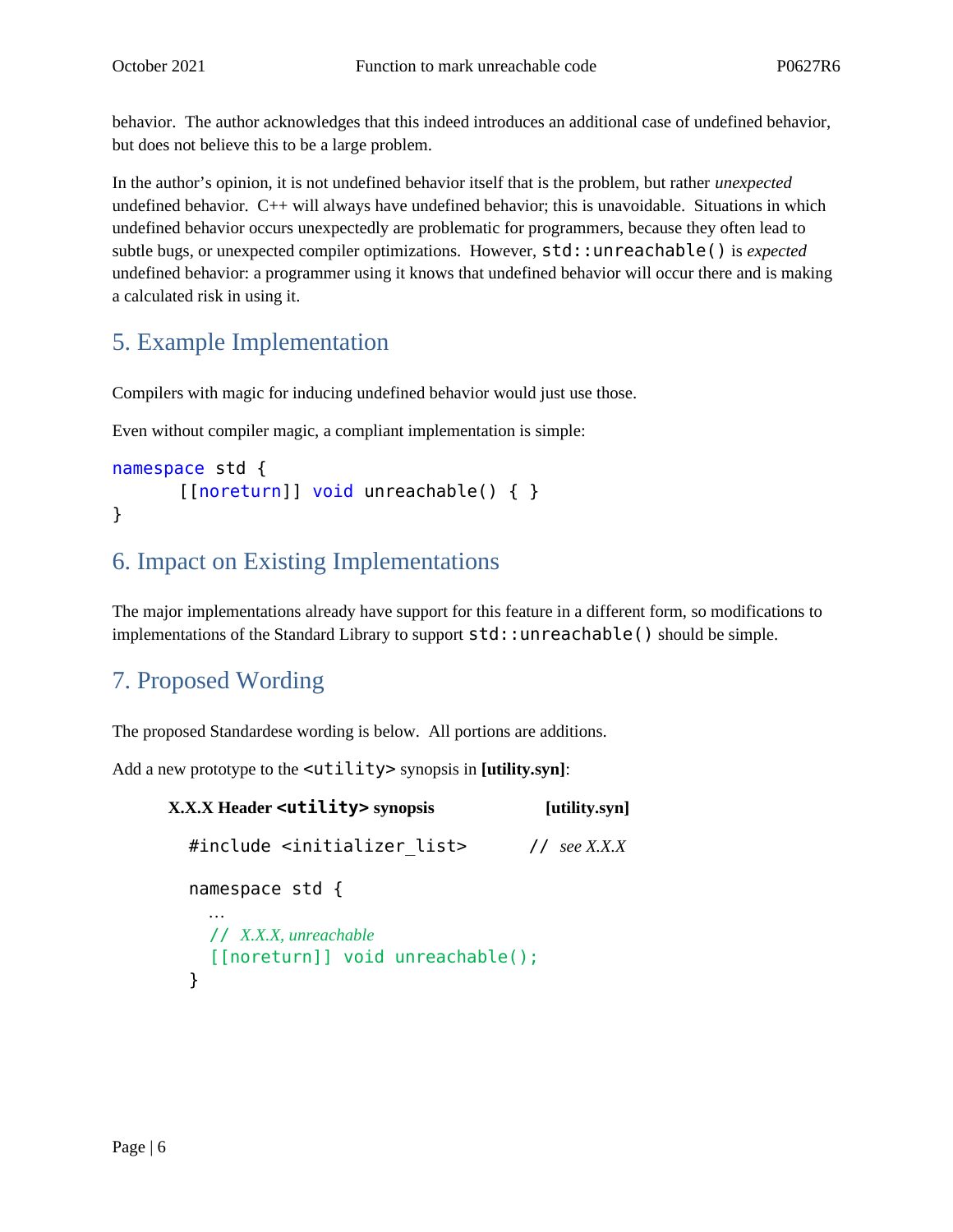Add a new section to **[utility]**:

**X.X.X Function unreachable [utility.unreachable]**

```
[[noreturn]] void unreachable();
```
1 *Preconditions:* false is true. [ Note: This precondition cannot be satisfied, thus the behavior of calling unreachable is undefined. —end note]

```
2 [ Example:
```

```
int f(int x) {
   switch (x) {
   case 0:
   case 1:
     return x;
   default:
     std::unreachable();
   }
} 
int a = f(1); // OK; a has value 1
int b = f(3); // undefined behavior
— end example ]
```
In [version.syn], add to the header <version>:

```
#define cpp lib unreachable XXXXYYL // also in <utility>
```
### 8. Straw Polls

```
8.1 EWG Straw Poll (Toronto 2017)
```
At Toronto 2017, the EWG straw poll voted to send this proposal with the optional message addition to LEWG. SF=4, F=10, N=2, A=1, SA=1

Additionally, a straw poll asked whether to recommend to LEWG that this functionality be available without a header. This aspect has not been incorporated above, because I do not know how the wording would function. SF=2, F=7, N=8, A=1, SA=1

8.2 LEWG Straw Poll (San Diego 2018)

In San Diego 2018, LEWG voted to forward to LWG unchanged:

SF=1, F=9, N=1, A=0, SA=0